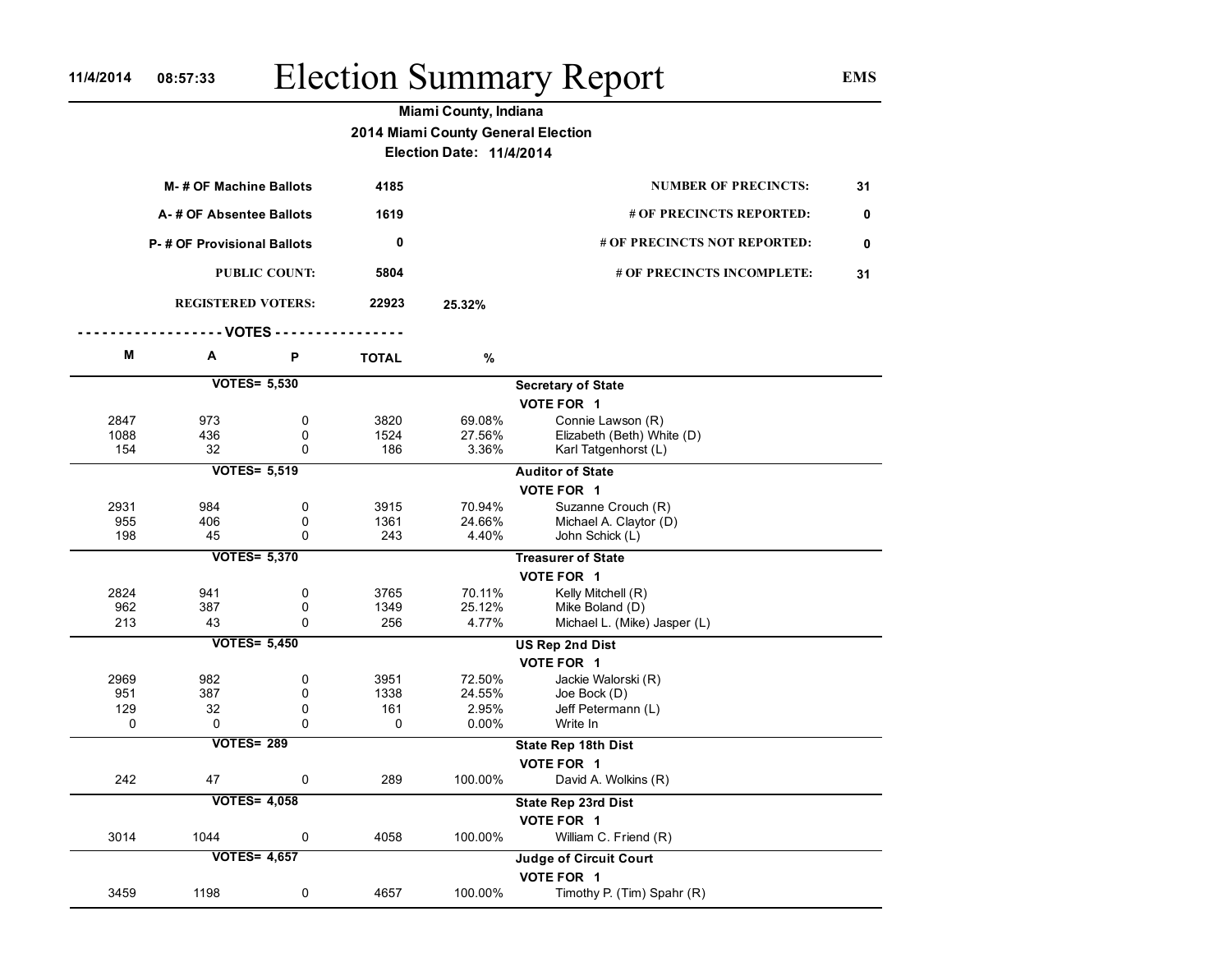|      | <b>VOTES= 4,595</b> |              |      |         | Judge of Superior Court 1             |
|------|---------------------|--------------|------|---------|---------------------------------------|
|      |                     |              |      |         | VOTE FOR 1                            |
| 3412 | 1183                | $\mathsf{O}$ | 4595 | 100.00% | J. David Grund (R)                    |
|      | <b>VOTES= 4,535</b> |              |      |         | <b>Prosecuting Attorney</b>           |
|      |                     |              |      |         | VOTE FOR 1                            |
| 3381 | 1154                | $\mathbf 0$  | 4535 | 100.00% | Bruce Embrey (R)                      |
|      | <b>VOTES= 4,534</b> |              |      |         | <b>Clerk of the Circuit Court</b>     |
|      |                     |              |      |         | VOTE FOR 1                            |
| 3380 | 1154                | 0            | 4534 | 100.00% | Tawna Leffel Sands (R)                |
|      | <b>VOTES= 5,481</b> |              |      |         | <b>Sheriff</b>                        |
|      |                     |              |      |         | VOTE FOR 1                            |
| 3340 | 1145                | 0            | 4485 | 81.83%  | Timothy (Tim) G. Miller (R)           |
| 743  | 253                 | $\Omega$     | 996  | 18.17%  | James A. White, Jr. (D)               |
|      | <b>VOTES= 4,738</b> |              |      |         | Coroner                               |
|      |                     |              |      |         | VOTE FOR 1                            |
| 3548 | 1190                | 0            | 4738 | 100.00% | Tom Leedy (R)                         |
|      | <b>VOTES= 4,602</b> |              |      |         | Surveyor                              |
|      |                     |              |      |         | VOTE FOR 1                            |
| 3453 | 1149                | 0            | 4602 | 100.00% | Gregg Wilkinson (R)                   |
|      | <b>VOTES= 4,450</b> |              |      |         | Assessor                              |
|      |                     |              |      |         | VOTE FOR 1                            |
| 3327 | 1123                | 0            | 4450 | 100.00% | Sara Lea McAuliffe (R)                |
|      | <b>VOTES= 4,321</b> |              |      |         | <b>Commissioner - District 3</b>      |
|      |                     |              |      |         | VOTE FOR 1                            |
| 3278 | 1043                | $\mathbf 0$  | 4321 | 100.00% | Joshua Francis (R)                    |
|      | <b>VOTES= 1,341</b> |              |      |         | <b>County Councilman 1st District</b> |
|      |                     |              |      |         | VOTE FOR 1                            |
| 1031 | 310                 | 0            | 1341 | 100.00% | Richard G. Wood (R)                   |
|      | <b>VOTES= 966</b>   |              |      |         | <b>County Councilman 2nd District</b> |
|      |                     |              |      |         | VOTE FOR 1                            |
| 669  | 297                 | 0            | 966  | 100.00% | Ralph Duckwall II (R)                 |
|      | <b>VOTES= 718</b>   |              |      |         | <b>County Councilman 3rd District</b> |
|      |                     |              |      |         | VOTE FOR 1                            |
| 521  | 197                 | 0            | 718  | 100.00% | Richard (Dick) Wiles (D)              |
|      | <b>VOTES= 1,256</b> |              |      |         | <b>County Councilman 4th District</b> |
|      |                     |              |      |         | VOTE FOR 1                            |
| 995  | 261                 | 0            | 1256 | 100.00% | Ethan Manning (R)                     |
|      | <b>VOTES= 129</b>   |              |      |         | <b>Allen Township Trustee</b>         |
|      |                     |              |      |         | VOTE FOR 1                            |
| 124  | $\overline{5}$      | 0            | 129  | 100.00% | Brenda Hisey Weaver (R)               |
|      | <b>VOTES= 157</b>   |              |      |         | <b>Butler Township Trustee</b>        |
|      |                     |              |      |         | VOTE FOR 1                            |
| 119  | 38                  | 0            | 157  | 100.00% | Tina Foust (R)                        |
|      | <b>VOTES= 167</b>   |              |      |         | <b>Clay Township Trustee</b>          |
|      |                     |              |      |         | VOTE FOR 1                            |
| 119  | 48                  | 0            | 167  | 100.00% | Karen LeMaster (R)                    |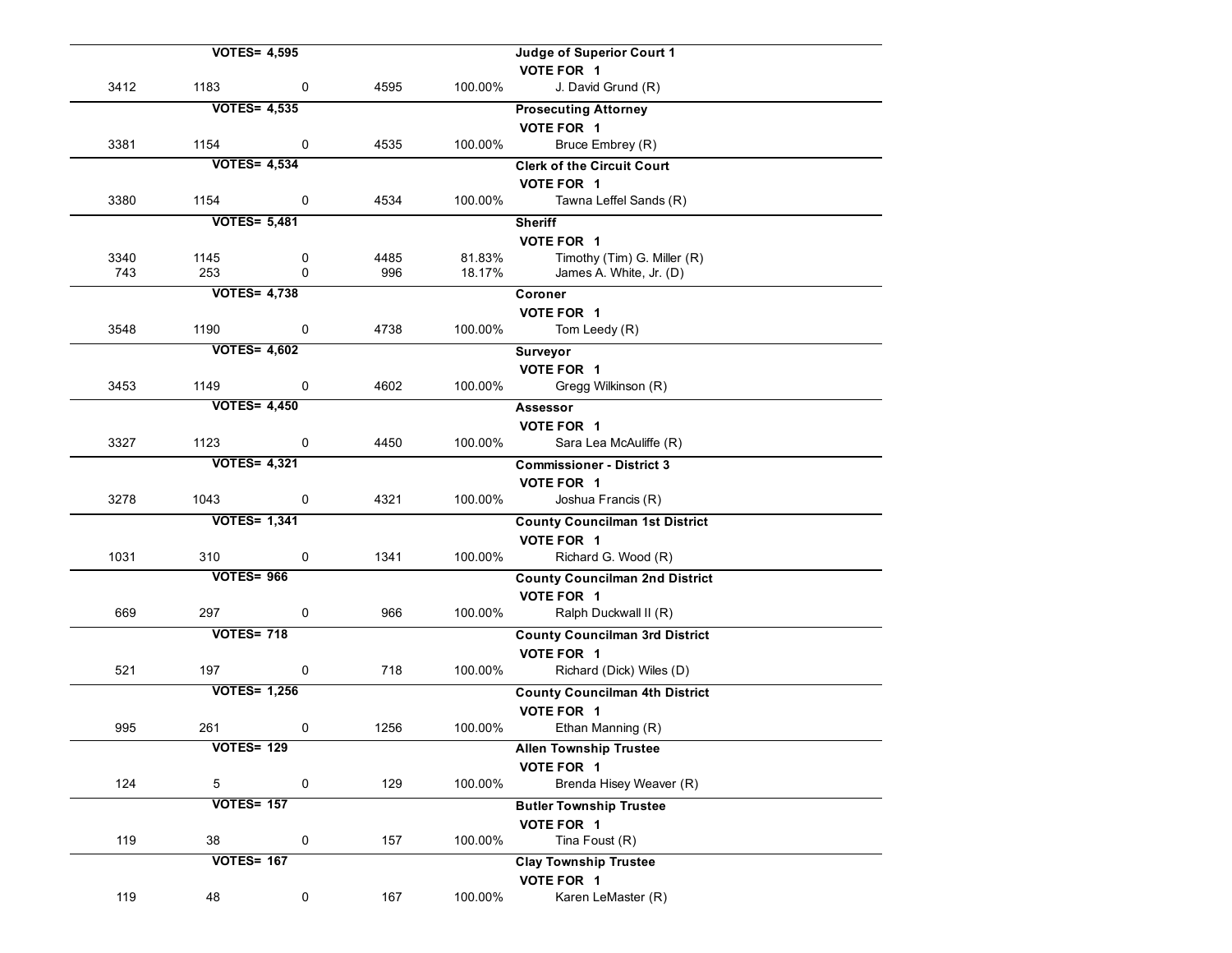|            | <b>VOTES= 215</b>   |             |            |                  | <b>Deer Creek Township Trustee</b>            |
|------------|---------------------|-------------|------------|------------------|-----------------------------------------------|
|            |                     |             |            |                  | VOTE FOR 1                                    |
| 177        | 38                  | 0           | 215        | 100.00%          | Ralph Cory (R)                                |
|            | <b>VOTES= 117</b>   |             |            |                  | <b>Erie Township Trustee</b>                  |
|            |                     |             |            |                  | VOTE FOR 1                                    |
| 92         | 25                  | 0           | 117        | 100.00%          | Beth A. Tomes (R)                             |
|            | <b>VOTES= 318</b>   |             |            |                  | <b>Jackson Township Trustee</b>               |
|            |                     |             |            |                  | VOTE FOR 1                                    |
| 264        | 54                  | 0           | 318        | 100.00%          | Vickie L. Cameron (R)                         |
|            | <b>VOTES= 354</b>   |             |            |                  | Jefferson Township Trustee                    |
|            |                     |             |            |                  | VOTE FOR 1                                    |
| 269        | 85                  | 0           | 354        | 100.00%          | Reginald (Reggie) Wolfe, Sr. (R)              |
|            | <b>VOTES= 132</b>   |             |            |                  | <b>Perry Township Trustee</b>                 |
|            |                     |             |            |                  | VOTE FOR 1                                    |
| 115        | 17                  | 0           | 132        | 100.00%          | Renelle A. Pfaffenbach (R)                    |
|            | <b>VOTES= 1,187</b> |             |            |                  | <b>Peru Township Trustee</b>                  |
|            |                     |             |            |                  | VOTE FOR 1                                    |
| 840        | 347                 | 0           | 1187       | 100.00%          | Geraldine Bunker (R)                          |
|            | <b>VOTES= 737</b>   |             |            |                  | <b>Pipe Creek Township Trustee</b>            |
|            |                     |             |            |                  | VOTE FOR 1                                    |
| 530        | 207                 | 0           | 737        | 100.00%          | Christina Kreutzer (R)                        |
|            | <b>VOTES= 144</b>   |             |            |                  | <b>Richland Township Trustee</b>              |
|            |                     |             |            |                  | VOTE FOR 1                                    |
| 107        | 37                  | 0           | 144        | 100.00%          | Mary C. Boswell (D)                           |
|            | VOTES=99            |             |            |                  | <b>Union Township Trustee</b>                 |
|            |                     |             |            |                  | VOTE FOR 1                                    |
| 74         | 25                  | 0           | 99         | 100.00%          | Jerry Carlson (D)                             |
|            | <b>VOTES= 485</b>   |             |            |                  | <b>Washington Township Trustee</b>            |
|            |                     |             |            |                  | VOTE FOR 1                                    |
| 360        | 125                 | 0           | 485        | 100.00%          | Julie A. Hamman (R)                           |
|            | <b>VOTES= 370</b>   |             |            |                  | <b>Allen Township Board</b>                   |
|            |                     |             |            |                  | VOTE FOR 3                                    |
| 116<br>122 | 5                   | 0           | 121        | 32.70%           | Richard E. Briggs (R)                         |
| 117        | 5<br>5              | 0<br>0      | 127<br>122 | 34.32%<br>32.97% | Jerry Calloway (R)<br>Diane S. Wildermuth (R) |
|            | <b>VOTES= 216</b>   |             |            |                  | Deer Creek Township Board                     |
|            |                     |             |            |                  | VOTE FOR 3                                    |
| 177        | 39                  | 0           | 216        | 100.00%          | Patricia A. Willson (R)                       |
|            | <b>VOTES= 179</b>   |             |            |                  | <b>Erie Township Board</b>                    |
|            |                     |             |            |                  | VOTE FOR 3                                    |
| 62         | 15                  | 0           | 77         | 43.02%           | Emilee Cyphers (R)                            |
| 79         | 23                  | $\mathbf 0$ | 102        | 56.98%           | Lisa Miller (R)                               |
|            | <b>VOTES= 124</b>   |             |            |                  | <b>Harrison Township Board</b>                |
|            |                     |             |            |                  | VOTE FOR 3                                    |
| 88         | 36                  | 0           | 124        | 100.00%          | Kenneth D. Spangler (R)                       |
|            | <b>VOTES= 543</b>   |             |            |                  | <b>Jackson Township Board</b>                 |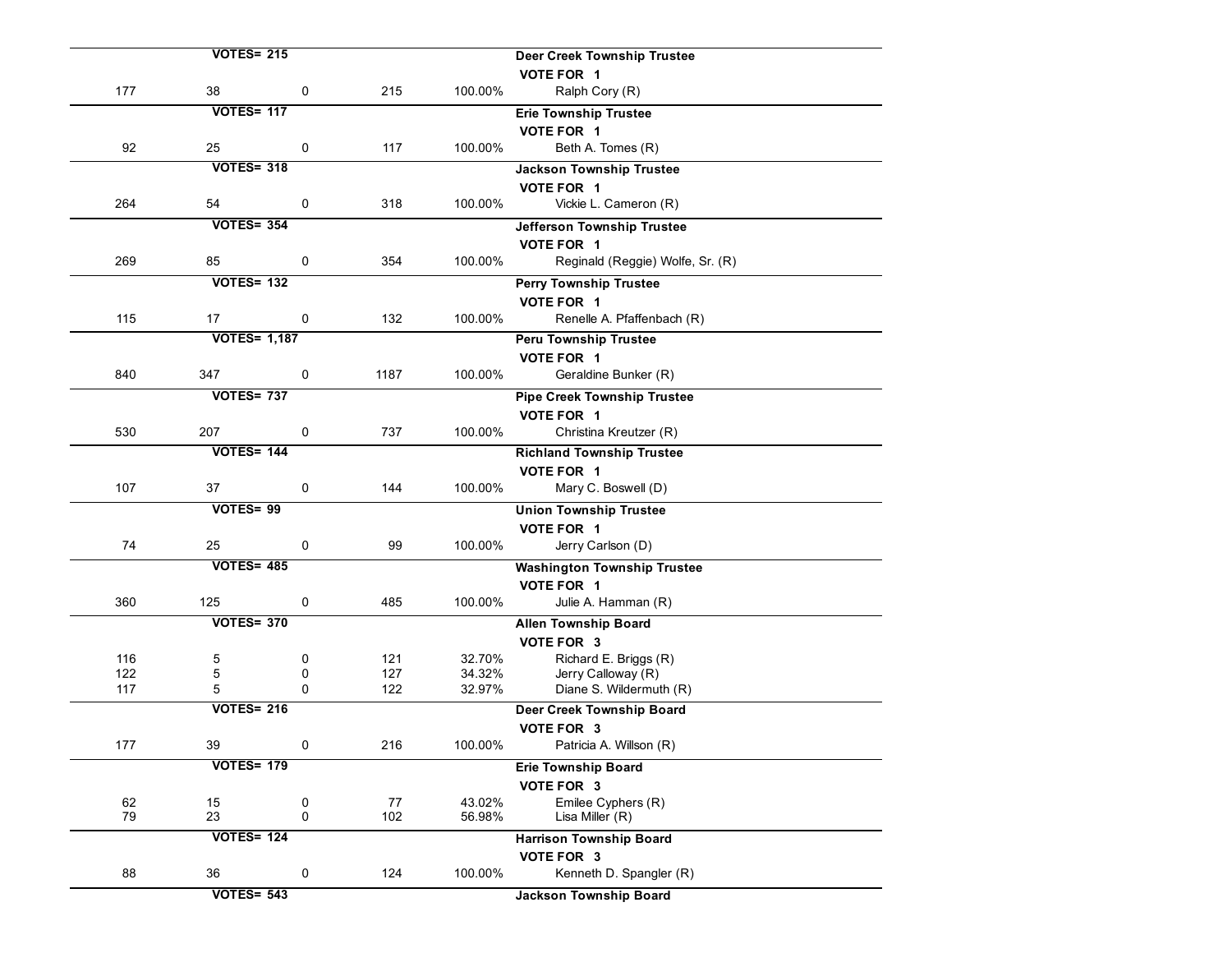|     |                     |             |      |         | VOTE FOR 3                       |
|-----|---------------------|-------------|------|---------|----------------------------------|
| 227 | 50                  | 0           | 277  | 51.01%  | Lori Hazelwood (R)               |
| 223 | 43                  | $\mathbf 0$ | 266  | 48.99%  | Mark A. Horner (R)               |
|     | <b>VOTES= 622</b>   |             |      |         | Jefferson Township Board         |
|     |                     |             |      |         | VOTE FOR 3                       |
| 246 | 81                  | 0           | 327  | 52.57%  | Jean Conner (R)                  |
| 223 | 72                  | $\mathbf 0$ | 295  | 47.43%  | Hugh L. Nixon (R)                |
|     | <b>VOTES= 229</b>   |             |      |         | Perry Township Board             |
|     |                     |             |      |         | VOTE FOR 3                       |
| 101 | 14                  | 0           | 115  | 50.22%  | Colleen K. Click (R)             |
| 100 | 14                  | 0           | 114  | 49.78%  | Roberta A. Struck (R)            |
|     | <b>VOTES= 3,115</b> |             |      |         | Peru Township Board              |
|     |                     |             |      |         | VOTE FOR 3                       |
| 741 | 300                 | 0           | 1041 | 33.42%  | Kurt Kiefer (R)                  |
| 721 | 298                 | 0           | 1019 | 32.71%  | William Ray Quinton (R)          |
| 742 | 313                 | 0           | 1055 | 33.87%  | Julie Sisson (R)                 |
|     | <b>VOTES= 1,827</b> |             |      |         | Pipe Creek Township Board        |
|     |                     |             |      |         | VOTE FOR 3                       |
| 438 | 178                 | 0           | 616  | 33.72%  | Maureen Fenske (R)               |
| 414 | 169                 | 0           | 583  | 31.91%  | Annette S. Stover (R)            |
| 446 | 182                 | $\mathbf 0$ | 628  | 34.37%  | Paul Wilson (R)                  |
|     | <b>VOTES= 535</b>   |             |      |         | <b>Richland Township Board</b>   |
|     |                     |             |      |         | VOTE FOR 3                       |
| 141 | 44                  | 0           | 185  | 34.58%  | Rita Murphy (R)                  |
| 128 | 44                  | 0           | 172  | 32.15%  | Shirlee Murphy (R)               |
| 134 | 44                  | 0           | 178  | 33.27%  | Nancy West (R)                   |
|     | <b>VOTES= 160</b>   |             |      |         | <b>Union Township Board</b>      |
|     |                     |             |      |         | VOTE FOR 3                       |
| 61  | 23                  | 0           | 84   | 52.50%  | Samuel Skip Benge (D)            |
| 55  | 21                  | $\mathbf 0$ | 76   | 47.50%  | Ralph D. Brown (D)               |
|     | <b>VOTES= 1,238</b> |             |      |         | <b>Washington Township Board</b> |
|     |                     |             |      |         | VOTE FOR 3                       |
| 288 | 112                 | 0           | 400  | 32.31%  | Kerny Jones (R)                  |
| 316 | 125                 | 0           | 441  | 35.62%  | Dal H. Metzger (R)               |
| 287 | 110                 | 0           | 397  | 32.07%  | Robert A. Morris (R)             |
|     | <b>VOTES= 1,249</b> |             |      |         | <b>Maconaquah District 1</b>     |
|     |                     |             |      |         | VOTE FOR 1                       |
| 926 | 323                 | 0           | 1249 | 100.00% | Robert L. Daine                  |
|     | <b>VOTES= 1,330</b> |             |      |         | <b>Maconaguah District 4</b>     |
|     |                     |             |      |         | VOTE FOR 1                       |
| 985 | 345                 | 0           | 1330 | 100.00% | Greg Bevington                   |
|     | <b>VOTES= 855</b>   |             |      |         | North Miami School Board Member  |
|     |                     |             |      |         | VOTE FOR 1                       |
| 691 | 164                 | 0           | 855  | 100.00% | William C. (Buzz) Deeds II       |
|     | <b>VOTES= 257</b>   |             |      |         | Oak Hill District 1              |
|     |                     |             |      |         | VOTE FOR 1                       |
| 216 | 41                  | 0           | 257  | 100.00% | Dana Briggs                      |
|     |                     |             |      |         |                                  |
|     | <b>VOTES= 209</b>   |             |      |         | Oak Hill District 4              |
|     |                     |             |      |         |                                  |